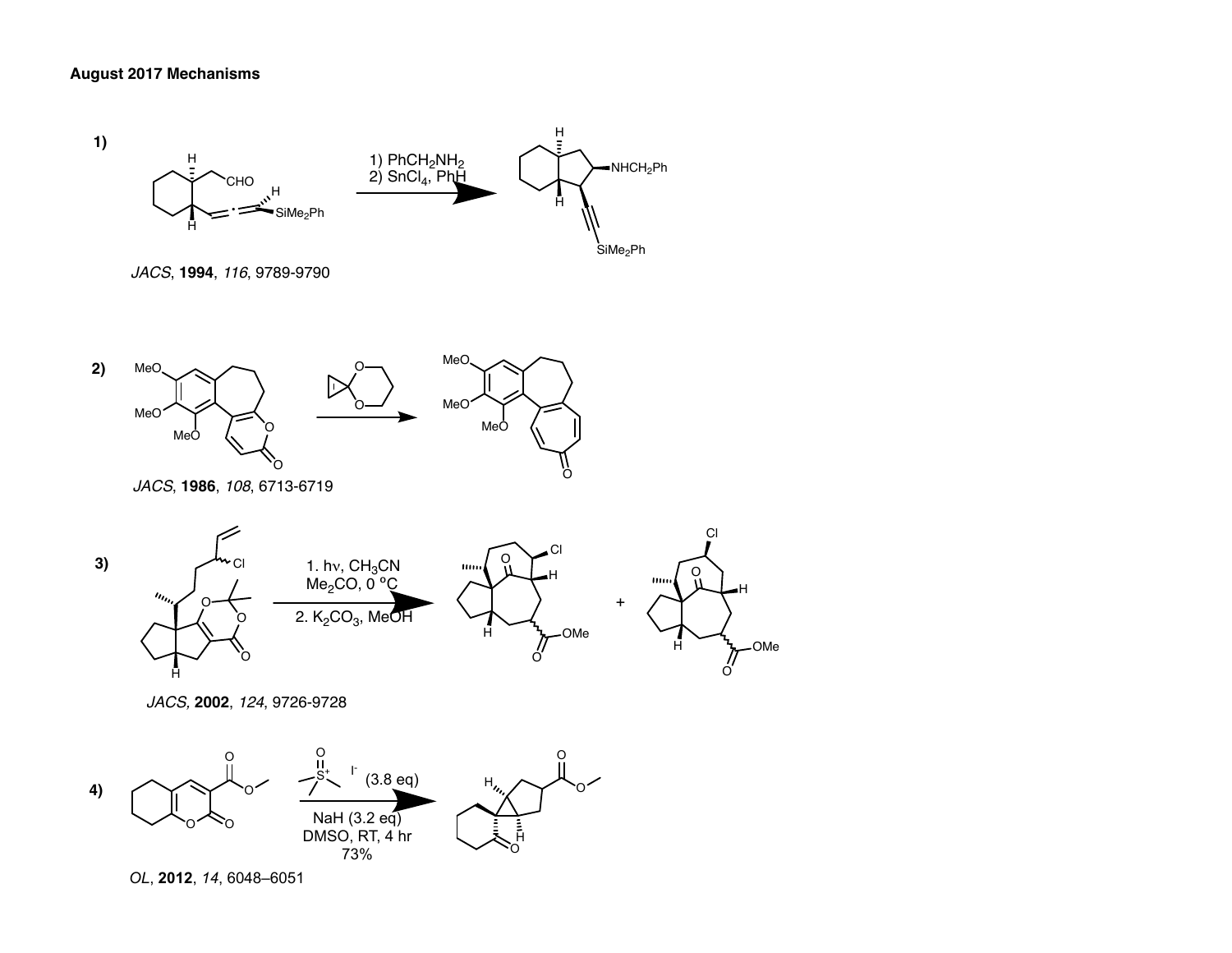

*Bull. Korean Chem. Soc.,* **1999**, *20*, 269

**7)**





*J. Am. Chem. Soc.*, **2005**, *127* (48), 16804–16805